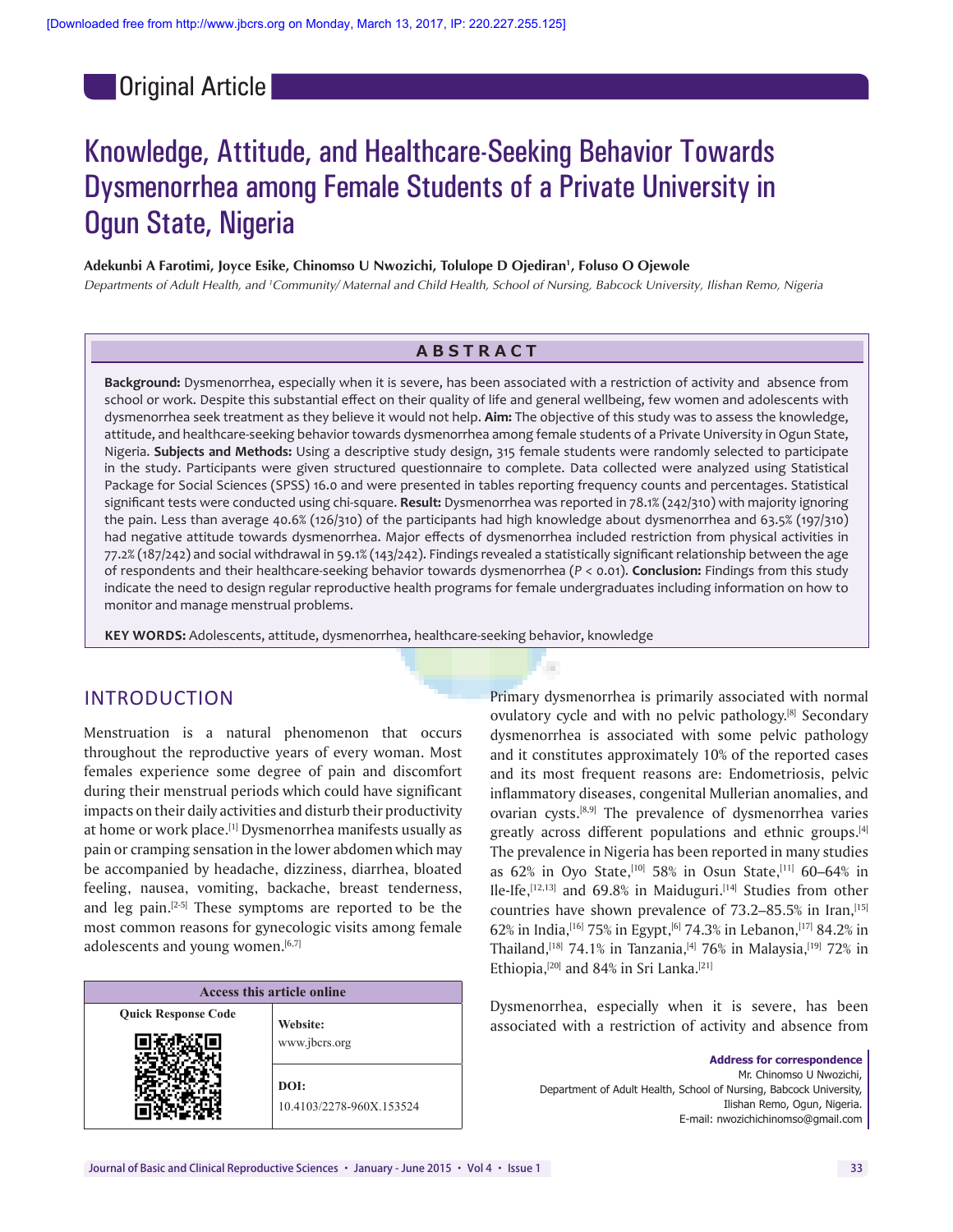school or work. Despite this substantial effect on their quality of life and general wellbeing, few women and adolescents with dysmenorrhea seek treatment as they believe it would not help.[19] Dysmenorrhea has a debilitating effect on the quality of life among affected female adolescents and young adults and it is associated with misconceptions that could result in drastic actions with fatal consequences.[2] The impact of dysmenorrhea has been studied by various researchers. Common effects include poor concentration, absenteeism, social withdrawal, decreased academic performance, and regrets.[5,19,22-25]

In many parts of the middle- and low-income countries, a culture of silence surrounds the topic of menstruation and related issues; as a result many young girls lack appropriate and sufficient information regarding menstruation. A previous study conducted in Nigeria revealed that adolescents have knowledge deficit regarding menstruation and dysmenorrhea.<sup>[11]</sup> Adolescent receive information regarding menstruation from different sources. Mothers are the major source of information.<sup>[19,21]</sup> However, a study has shown that only 2% reported receiving information about menstruation from their healthcare providers.[26] With regards to the healthcare-seeking behaviors of adolescents when experiencing dysmenorrhea, few studies have reported that majority of the adolescent girls did nothing about their pain,<sup>[22,23]</sup> and only few consulted a medical personnel.<sup>[6,19,25,27-29]</sup> Studies have reported that majority of the adolescent girls self-medicate<sup>[6,23]</sup> with nonsteroidalanti-inflammatory drugs (NSAIDs) and paracetamol being the most commonly used medications.[4,24,30] Some girls even go to the extent of using these medications in nontherapeutic doses for quick pain relief.[5] Some nonpharmacological methods have also been adopted by female adolescent to relieve their pains. Some studies have reported that all female adolescents use nonpharmacological remedies such as sleeping and heat application.<sup>[5,31]</sup> In addition, Aziato *et al*.,<sup>[31]</sup> in their qualitative study among students in Ghana, reported that participants employed exercise, water and diet therapy, as well as the use of herbal medications in managing their dysmenorrhea.

Majority of the undergraduate females are usually within the adolescent and young adulthood period where they face a lot of challenges relating to puberty and mastery of reproductive life issues. Such challenges may diminish their opportunities for successful educational and psychosocial health during this period of growth. Therefore, determining the knowledge, attitude, and healthcare-seeking behavior of female students is a prerequisite for planning interventions that seek to improve the management of dysmenorrhea among female students.

The specific objectives for this study were:

To determine the knowledge of female students in Babcock University about dysmenorrhea

- • To determine the attitude of female students in Babcock University towards dysmenorrhea
- • To determine the healthcare-seeking behavior towards dysmenorrhea of female students in Babcock University.

# SUBJECTS AND METHODS

This was a descriptive study conducted among female undergraduate students of Babcock University located in the southwestern region of Nigeria. At the time of this study, there were about 1,482 registered female students residing in each of the 10 female hostels in Babcock University. For the purpose of determining the sample size, Yamane's formula was used to derive a sample size of 315 at 95% confidence level and 5% level of precision. Identification number was assigned to each of the students according to their serial numbers on the overall hostel register, while a computer software (Softloto random number generator) was used to generate 315 random numbers. Students whose numbers were generated formed the participants of this study. After obtaining an ethical clearance from the Ethical Review Board of Babcock University, respondents were informed about the purpose of the study. Participants were assured of confidentiality as well as their right to withdraw from the study at any time without any consequence and that the data would be used solely for the purpose of academic research.

Tool for data collection was a structured questionnaire which was validated by experts and pretested yielding a validity value of 0.82 using Spearman's formula. Respondents completed the structured questionnaire which composed of questions regarding sociodemographic data, knowledge, attitude, and healthcare-seeking behavior towards dysmenorrhea. For the knowledge outcome; correct responses were scored as 1, while incorrect responses were scored as 0. The maximum obtainable knowledge score was 8, scores ≤3 were classified as low knowledge, 4–6 as moderate knowledge and scores  $\geq$ 7 were classified as high knowledge. For attitudinal outcome; correct responses were scored as 1, while incorrect responses were scored as 0. The maximum obtainable attitudinal score was 5, scores  $\leq$  were classified as negative, while scores 3 were classified as positive attitude. Data were analyzed and presented in tables reporting frequency counts and percentage. The chi-square test was used to determine association between participants' knowledge and attitude towards dysmenorrhea as well as association between participants' age and healthcare-seeking behavior towards dysmenorrheal at 0.05 level of significance. Statistical Package for Social Sciences (SPSS) software version 16.0(Chicago II, USA) was used for data analysis.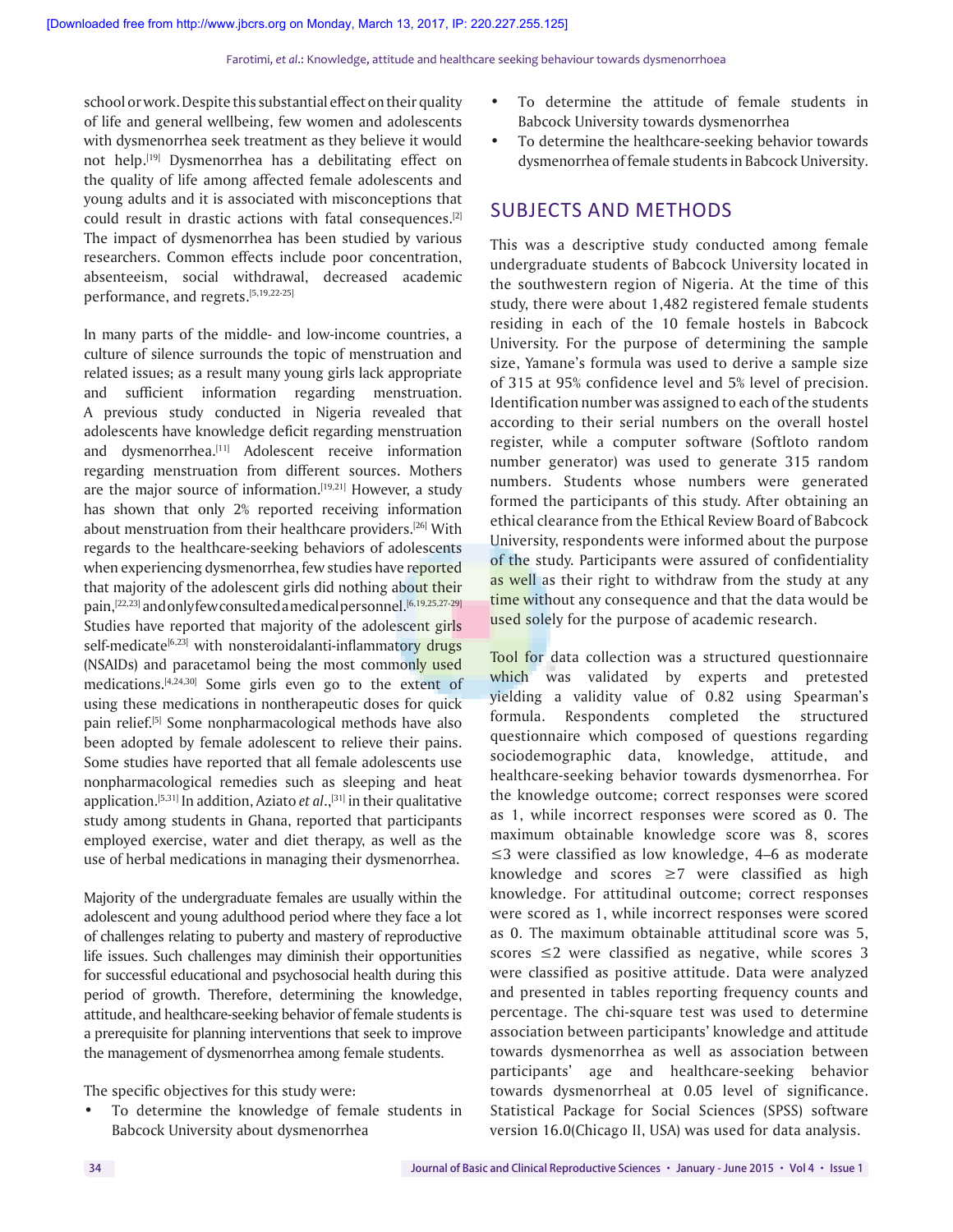Farotimi, *et al*.: Knowledge, attitude and healthcare seeking behaviour towards dysmenorrhoea

# RESULTS

There was 98.4% (310/315) response rate in this study.

Table 1 shows that the majority, 36.7% (114/310) of the participants were between the ages of 16–18 years, 84.8% (263/310) were Christians, 43.5% (135/310) were from the Yoruba tribe, and 28.4% (88/310) were in 100 level. The mean (standard deviation (SD)) of age at menarche was 10.7(0.1).

Figure 1 shows that dysmenorrhea was reported in 78.1% (242/310) of the participants.

Table 2 shows the self-care practices of participants. Majority, 46.4% (144/242) of the participants reported that they usually ignored the pain, 29.4% (91/310) practiced self-medication, 16.4% (51/310) used home remedies, while only 7.9% (24/310) consulted a healthcare provider. However, none of the participants engaged in physical exercise.

Table 3 shows that majority, 77.2% (187/242) of the participants experienced restrictions in physical activities during their menstrual period. Absenteeism was observed among 46.3% (112/242), 59.1% (143/242) had social

| Table 1: Sociodemographic characteristics of |                  |            |  |  |  |  |
|----------------------------------------------|------------------|------------|--|--|--|--|
| respondents (n=310)                          |                  |            |  |  |  |  |
| <b>Variables</b>                             | <b>Frequency</b> | Percentage |  |  |  |  |
| Age (years)                                  |                  |            |  |  |  |  |
| $13 - 15$                                    | 21               | 6.7        |  |  |  |  |
| $16 - 18$                                    | 114              | 36.7       |  |  |  |  |
| $19 - 21$                                    | 126              | 40.6       |  |  |  |  |
| $22 - 25$                                    | 49               | 15.8       |  |  |  |  |
| Religion                                     |                  |            |  |  |  |  |
| Christianity                                 | 263              | 84.8       |  |  |  |  |
| Islam                                        | 43               | 13.9       |  |  |  |  |
| Traditional                                  | $\overline{4}$   | 1.3        |  |  |  |  |
| Ethnicity                                    |                  |            |  |  |  |  |
| Igbo                                         | 64               | 20.6       |  |  |  |  |
| Hausa                                        | 88               | 28.4       |  |  |  |  |
| Yoruba                                       | 135              | 43.5       |  |  |  |  |
| Others                                       | 23               | 7.4        |  |  |  |  |
| Academic level                               |                  |            |  |  |  |  |
| 100 level                                    | 88               | 28.4       |  |  |  |  |
| 200 level                                    | 37               | 11.9       |  |  |  |  |
| 300 level                                    | 60               | 19.4       |  |  |  |  |
| 400 level                                    | 75               | 24.2       |  |  |  |  |
| 500 level                                    | 50               | 16.1       |  |  |  |  |
| Age at menarche                              |                  |            |  |  |  |  |
| 9-11 years                                   | 71               | 22.9       |  |  |  |  |
| 12-14 years                                  | 167              | 53.9       |  |  |  |  |
| 15-17 years                                  | 72               | 23.2       |  |  |  |  |

| Table 2: Usual self-care practices of respondents towards |  |
|-----------------------------------------------------------|--|
| $d$ ysmenorrheal $(n=310)$                                |  |

| ---------------                           |           |            |  |  |  |  |
|-------------------------------------------|-----------|------------|--|--|--|--|
| <b>Variables</b>                          | Frequency | Percentage |  |  |  |  |
| Ignore the pain                           | 144       | 46.4       |  |  |  |  |
| Self-medicate with over the counter drugs | 91        | 29.4       |  |  |  |  |
| Physical exercise                         | $\Omega$  | o          |  |  |  |  |
| Use home remedies                         | 51        | 16.4       |  |  |  |  |
| Consult a health care provider            | 24        | 7.8        |  |  |  |  |

withdrawal, 46.7% (113/242) reported poor concentration, and 36.8% (87/242) reported decrease in academic performance. Note: Participants were permitted to select more than one effects as it applied to them.

Table 4 shows the chi-square analysis of association between the level of knowledge and attitude of female students towards dysmenorrhea. Majority (40.6%,126/310) of the participants had adequate knowledge about dysmenorrhea, 36.5% (113/310) had moderate knowledge, and 22.9% (71/310) had low knowledge. However, majority (63.5%,197/310) of participants had negative attitude towards dysmenorrhea, while 36.5% (113/310) had positive attitude towards dysmenorrhea. Participants knowledge level did not show any significant association with their attitude towards dysmenorrhea (*P* = 0.7).

Table 5 shows that there was a statistically significant relationship between participants' age and



**Figure 1:** Prevalence of dysmenorrhea (*n* = 310)

| Table 3: Effects of dysmenorrhea on participants (n=242) |               |  |  |
|----------------------------------------------------------|---------------|--|--|
| <b>Effects</b>                                           | Frequency (%) |  |  |
| Absenteeism                                              | 112(46.3%)    |  |  |
| Restriction in physical activities                       | 187(77.2%)    |  |  |
| Poor concentration                                       | 113(46.7%)    |  |  |
| Social withdrawal                                        | 143 (59.1%)   |  |  |
| Decreased academic performance                           | 89 (36.8%)    |  |  |

**Table 4: Relationship between level of knowledge about dysmenorrhea and attitude towards dysmenorrhea (***n***=310)**

| Knowledge          | <b>Attitude</b> |                 | Chi-square | df             | P    |
|--------------------|-----------------|-----------------|------------|----------------|------|
|                    | <b>Positive</b> | <b>Negative</b> | value      |                |      |
| Low knowledge      | 29              | 42              | 0.804      | $\overline{2}$ | 0.70 |
| Moderate knowledge | 39              | 74              |            |                |      |
| High Knowledge     | 45              | 81              |            |                |      |
| de Nousseul Cordon |                 |                 |            |                |      |

– Degrees of freedom

**Table 5: Relationship between age of respondents and healthcare‑seeking behavior towards dysmenorrheal**

| Age       | <b>Healthcare-seeking behavior</b> |                                                      |    |                             | Chi-square | df | P      |
|-----------|------------------------------------|------------------------------------------------------|----|-----------------------------|------------|----|--------|
| (years)   | Self-                              | Consult<br>medicate healthcare remedies<br>providers |    | Use home Ignore the<br>pain | value      |    |        |
| $13 - 15$ |                                    | $\circ$                                              |    | 19                          | 27.765     | 9  | < 0.01 |
| $16 - 18$ | 27                                 | 11                                                   | 17 | 59                          |            |    |        |
| $19 - 20$ | 47                                 | 10                                                   | 26 | 43                          |            |    |        |
| $22 - 25$ | 16                                 | 3                                                    |    | 23                          |            |    |        |

df – Degrees of freedom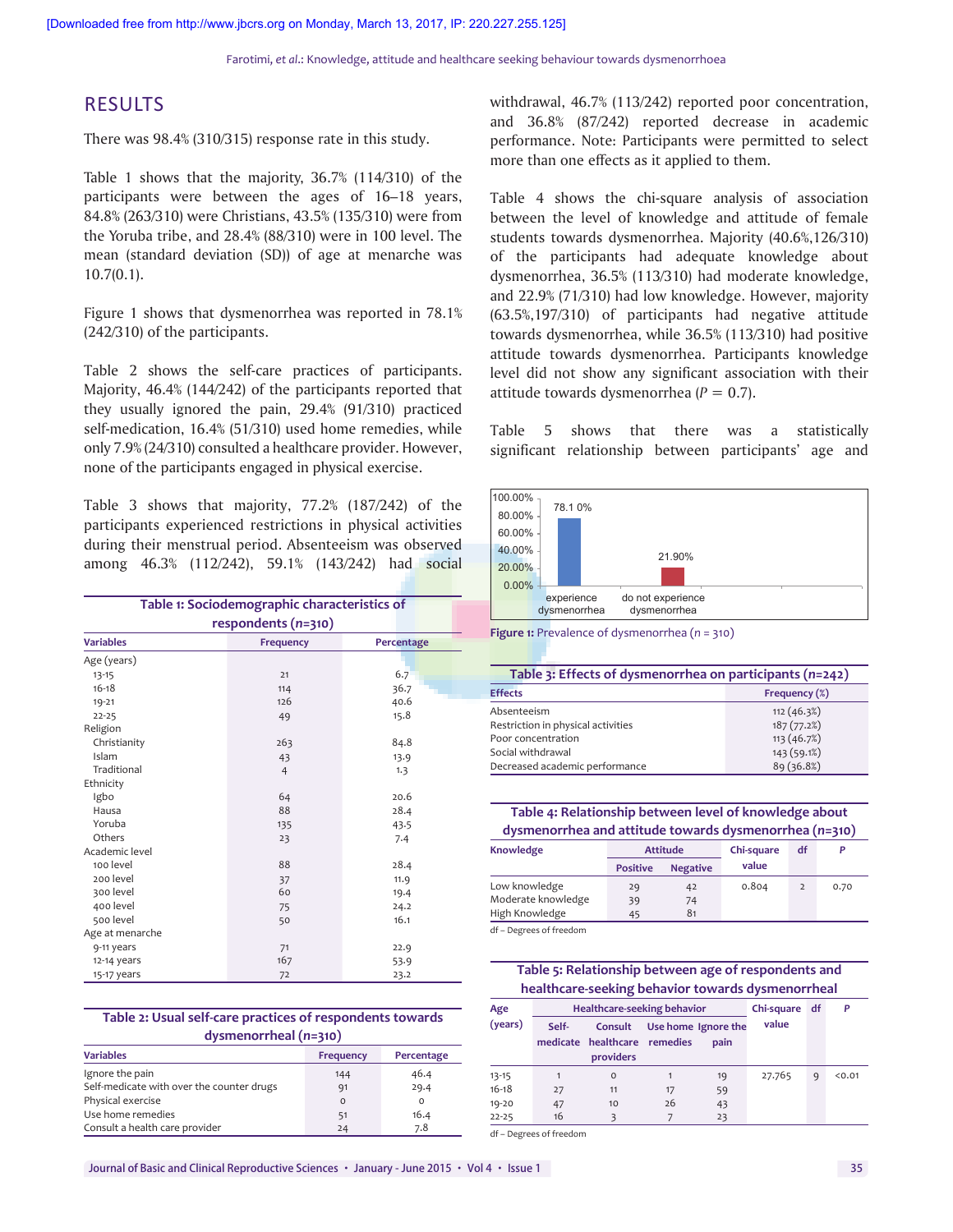healthcare-seeking behaviors towards dysmenorrhea  $(P < 0.01)$ .

# **DISCUSSION**

Our result revealed that the mean age at menarche was 10.7 years which was lower compared to the result of other studies that reported a higher average age at menarche.[4,20,27,32] Findings from this present study showed that the prevalence of dysmenorrhea was 78.1% among participants. Other studies have reported similar results. Previous studies conducted among Nigerian undergraduate students showed similar prevalence rates.<sup>[33,34]</sup> It is also similar to prevalence rate of 74.4% reported in Ghana, [35] 68.7 in China, $[27]$  and 74.3% reported in Lebanon. $[17]$  However, a higher prevalence was reported in Thailand<sup>[18]</sup> and Jordan.<sup>[36]</sup>

The ability of an individual to seek reproductive health services or self-manage dysmenorrhea is based on the knowledge of the condition. Findings from this study showed that majority of the participants (40.6%) had adequate knowledge about menstruation and dysmenorrhea. This supports the findings from previous Nigerian studies which reported adequate knowledge among participants regarding menstrual disorders and discomfort.<sup>[11,12]</sup> Despite menstruation being highly valued and significant for womanhood, there is a negative attitude towards it. In this study, majority (63.5%) of the participants had negative attitude towards dysmenorrhea. Dysmenorrhea has previously been described in negative terms among adolescents and is significantly associated with negative menstrual experience.[37]

Dysmenorrhea is often considered as normal by many healthcare personnel, patients, and parents. This is assumed to have led to the hesitation on the part of the affected individuals to seek medical help. Wong and Khoo<sup>[25]</sup> in their study reported that in spite of high prevalence and enormous impact of dysmenorrhea on the lives of participants, 76.1% of the participants believed that dysmenorrhea was a normal part of female menstrual cycle and only 14.8% sought medical treatment. In the same vein, Sultan *et al.*,<sup>[29]</sup> also reported that only 15% of affected adolescents consulted a physician for the pain. This can also be attributed to the traditional folk beliefs passed from generation which still affects healthcare of millions of women of menstrual age where menstruation is viewed by many as a burden women must bear and so menstrual distress, no matter how excruciating or incapacitating, is considered as an inescapable plight. Inspite of the prevalence and severity of dysmenorrhea, most women do not seek medical attention for this condition. For instance, there are a high proportion of participants affected by

dysmenorrhea in this study, but only 7.9% consulted a healthcare provider. This corroborates the findings from several studies which reported that majority of women who suffer from dysmenorrhea do not consult healthcare providers.[10,17,19,33,35] This may be due to cultural influence in which menstruation is shrouded in secrecy and is thought to be personal. This suggests that culture may influence the experience and interpretation of symptoms such as pain and the way in which they are treated. To further describe the influence of culture on pain, Lovering (2006)<sup>[38]</sup> reported that cultural background determines how pain is experienced and communicated to others, which is also in agreement with the findings of Aziato and Adejumo  $(2014)^{[39]}$  who reported that psychosociocultural factors such as personal inclinations and sociocultural background affect perception of pain among individuals. For example, findings of Wijesiri and Suresh<sup>[21]</sup> showed that  $70\%$  of participants did not seek medical treatment because they felt embarrassed to discuss their menstruation with another person. However, this corroborates the findings of Chan *et al*.,[27] that anxiety about embarrassing questions was a major factor that affected the decision to seek medical care for menstrual problems among Chinese girls. Therefore, adolescents and young women should be educated on the need to seek professional healthcare when they experience dysmenorrhea.

Compared to the findings of a previous study conducted in Nigeria which reported that only 10% of adolescents endured dysmenorrhea,<sup>[10]</sup> almost average (46.3%) of participants in this study endured dysmenorrhea. This corroborates the results from other studies that showed that majority of the participants did nothing about their menstrual pain.[22,23] However, only 29.3% of the participants managed themselves with over the counter medications which is not synonymous with the findings of several other studies that showed that majority of females self-medicate with over-the-counter drugs to manage their menstrual pain.<sup>[10,40]</sup> The negative aspect of self-medication is that most people are not cognizant of the side effects and it is also possible that correct dosage may not be used. Adolescents sometimes intentionally use subtherapeutic dosage to initiate quicker pain relief and this pose a lot of dangers to their health. For example, misuse of NSAIDs such as ibuprofen could result in gastrointestinal bleeding or worsen existing case of peptic ulcer. Drug-to-drug interaction is also another potential danger associated with self-medication. Women on contraindicated medications are at increased risk of morbidity and mortality. The use of over-the-counter medication, however, is not peculiar only to menstrual symptoms. This is a common practice in the middle- and low-income countries where there are no stringent laws prohibiting such practices.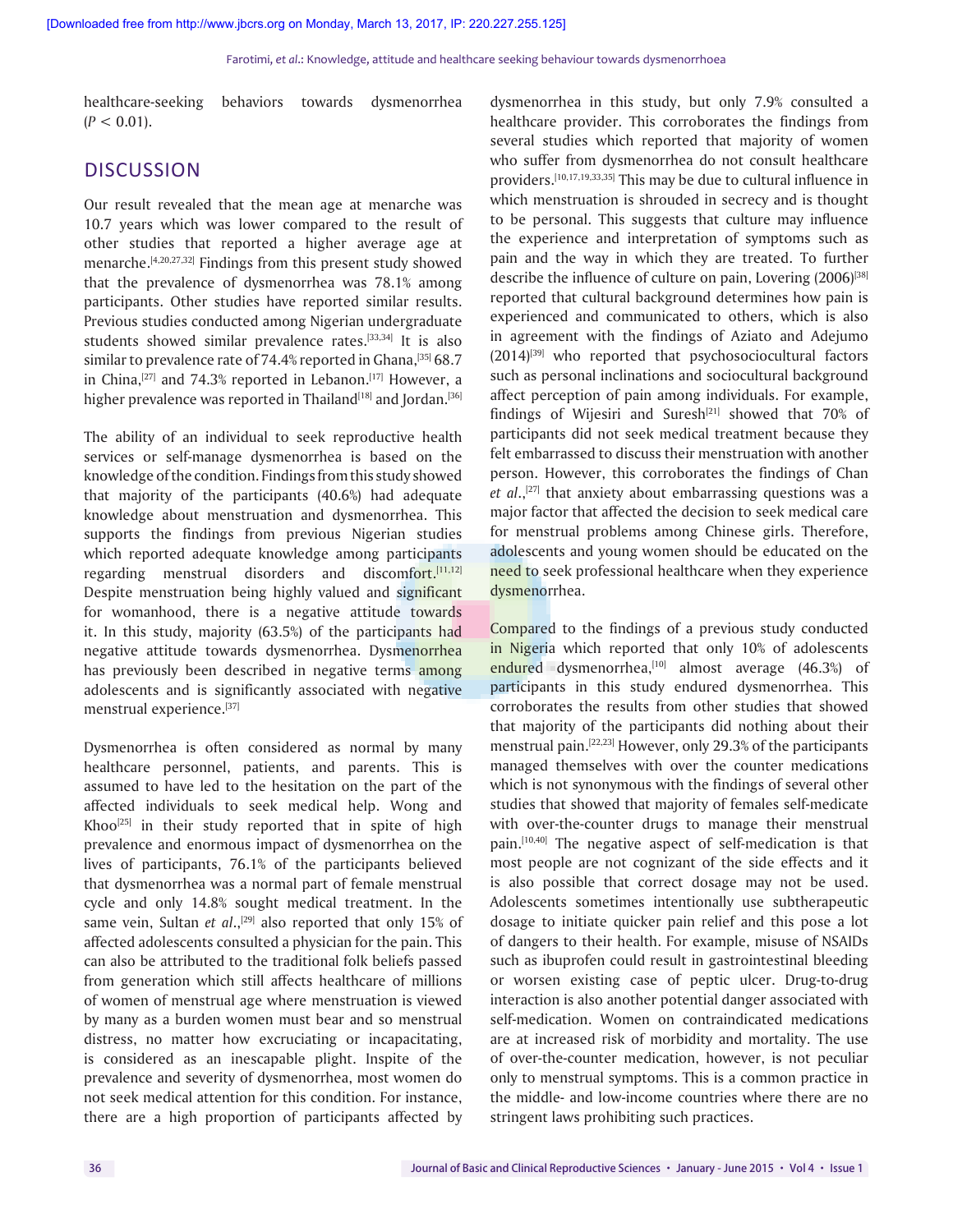Dysmenorrhea is a cause of recurrent short-term school and work absenteeism in women of reproductive age. Approximately 10–15% of women experience monthly menstrual pain severe enough to prevent normal daily functions at work, school, or home. $[34,41]$  Although less than average 46.3% of participants in this study reported increased absenteeism from school due to severe menstrual pain, it can have a tremendous impact in their educational outcomes. However, this finding is higher than the findings from a previous study conducted in Ghana where only 9.2% of young women reported missing classes.[35] However, it is similar to the results of a study conducted in Sri Lanka where 44% reported being absent from school because of dysmenorrhea.<sup>[21]</sup> School absenteeism due to dysmenorrhea should be adequately addressed as it can affect students' academic performance in examinations. Findings from this study also revealed that poor concentration, social withdrawal, and decreased academic performance are other important negative effects of dysmenorrheal [Table 3]. These effects should be minimized among women by providing adequate health education about proper management of the condition.

No study has convincingly demonstrated the efficacy of physical exercise in relieving menstrual pain. In order to analyze the effect of exercise on dysmenorrhea, Blakey *et al.*,<sup>[42]</sup> in their study reported no association between participating in exercise and primary dysmenorrhea. Coincidentally, none of the participants in the present study reported engaging in physical exercise in order to manage their menstrual pain. Rather, 77.2% reported physical restrictions due to the severity of the pain. This is similar to findings among females in Baghdad that reported restriction of physical activities in 84.2% of the participants during menstruation.  $[40]$  This is in contrast to findings of a previously cited study which reported that exercise was one of the measures used in managing dysmenorrhea. However, Ogunfowokan and Babatunde $[11]$  found in her study that physical activities and positioning such as walking around and prone positioning was effective in managing primary dysmenorrhea. The findings imply the need for educating adolescent girls on effective management of dysmenorrhea since a high prevalence rate was observed. Both pharmacological and nonpharmacological measures can be provided to the adolescents so that they will be able to function effectively in their daily activities and not be limited by the pain they experience during their monthly menstrual cycle.

#### **Limitations**

The respondents were selected from only one educational institution which limits the generalizability of the result to other settings. Furthermore, use of self-reported questionnaires may have led to an overestimation of some of the findings due to variance observed in different methods.

# CONCLUSION AND RECOMMENDATIONS

High proportion of Babcock University female adolescents had dysmenorrhea with a significant number missing schools, social and physical activities, having poor concentration, and consequent decreased academic performance. The students also had negative attitude towards dysmenorrhea, highlighting its importance as a public health issue. Reproductive health education should not only focus on primary and secondary school adolescents but also focus on university undergraduates. Education should also be extended to parents, school peer leaders, and hostel administrators in order to address the reproductive health needs of the female students. Appropriate counseling and management should be instituted among female students to help them cope with the challenges of dysmenorrhea. Information, education, and support combined with clinical management of menstrual problems should be core elements of reproductive health programs.

## ACKNOWLEDGMENT

We are very thankful to all the participants who willingly devoted their time to complete the questionnaire. We also are grateful to the hall administrators for giving us the platform to conduct this study.

## REFERENCES

- 1. Baghianimoghadam MH, Loo AM, Falahzadeh H, Alavijeh MM. A Survey about the prevalence of dysmenorrhea in female students of Shahid Sadoughi University of Medical sciences and their knowledge and practice toward it. J Community Health Res 2012;1:93-8.
- 2. Aziato L, Dedey F, Clegg-Lamptey JN. The experience of dysmenorrhoea among Ghanaian senior high and university students: Pain characteristics and effects. Reprod Health 2014;11:58.
- 3. Chen HM, Chen CH. Related factors and consequences of menstrual distress in adolescent girls with dysmenorrhea. Kaoshiung J Med Sci 2005;21:121-7.
- 4. Pembe AB, Ndolele NT. Dysmenorrhoea and coping strategies among secondary school adolescents in Ilala District, Tanzania. East Afr J Public Health 2011;8:232-6.
- 5. O'Connell K, Davis AR, Westhoff C. Self-treatment patterns among adolescent girls with dysmenorrhea. J Pediatr Adolesc Gynecol 2006;19:285-9.
- 6. El-Gilany AH, Badawi K, El-Fedawy S. Epidemiology of dysmenorrhoea among adolescent students in Mansoura, Egypt. East Mediterr Health J 2005;11:155-63.
- 7. Sanyal S, Ray S. Variation in the menstrual characteristics in adolescents of West Bengal. Singapore Med J 2008;49:542-50.
- 8. Harel Z. Dysmenorrheain adolescents and young adults: From pathophysiology to pharmacological treatments and management strategies. Expert Opin Pharmacother 2008;9:2661-72.
- 9. Drosdzol A, Skrzypulec V. Dysmenorrhea in pediatric and adolescent gynaecology. Ginekol Pol 2008;7:499-503.
- 10. Busari AO. Menstrual knowledge and health care behaviour among adolescent girls in rural Nigeria. Int J Appl Sci Technol 2012;2:149-54.
- 11. Ogunfowokan AA, Babatunde OA. Management of primary dysmenorrhea by school adolescents in Ile-Ife, Nigeria. J School Nurs 2010;26:131-6.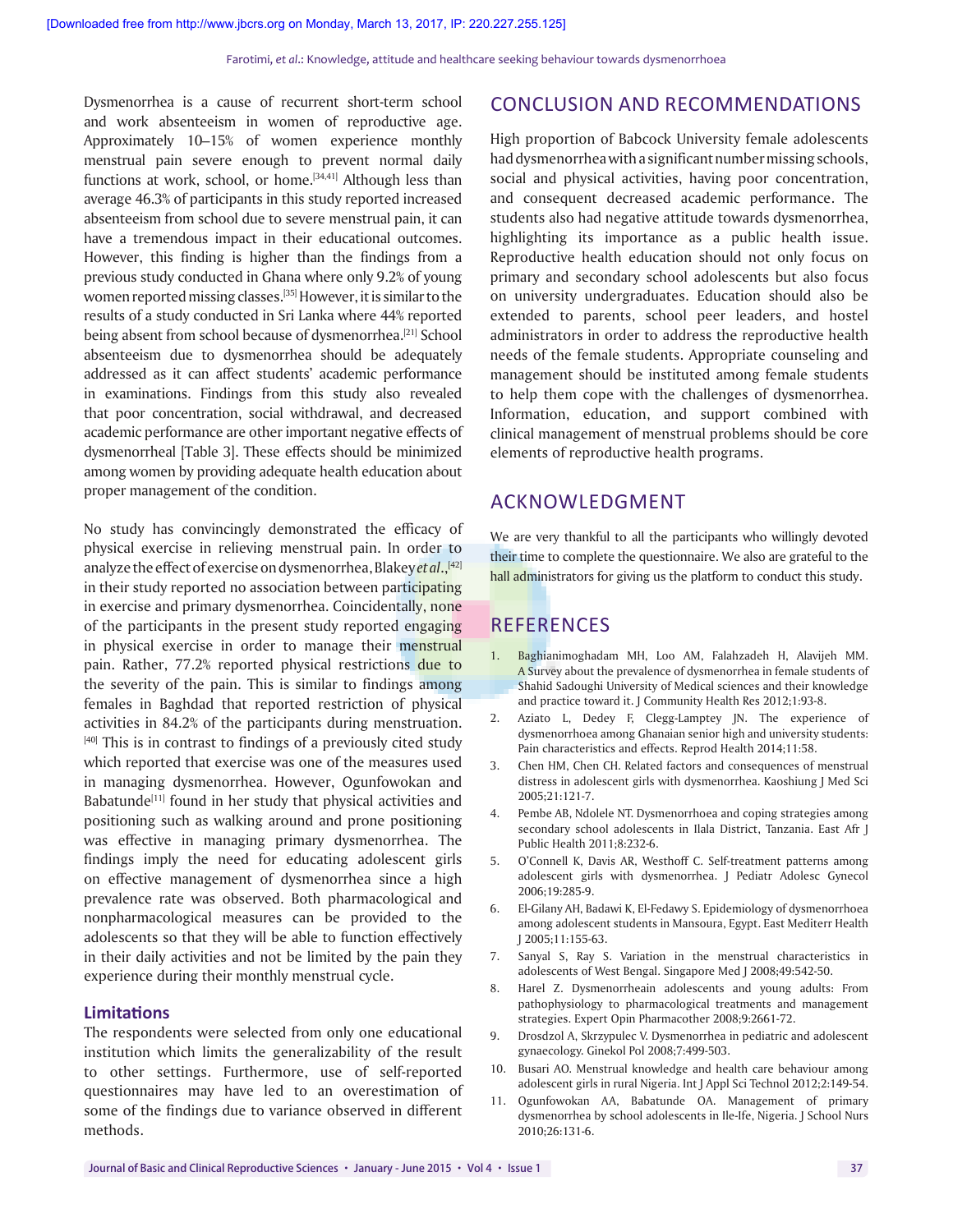#### Farotimi, *et al*.: Knowledge, attitude and healthcare seeking behaviour towards dysmenorrhoea

- 12. Titilayo A, Agunbiade OM, Banjo O, Lawani A. Menstrual discomfort and its influence on daily academic activities and psychosocial relationship among undergraduate females in Nigeria. Tanzania J Health Res 2009;11:181-8.
- 13. Esimai O, Esan GO. Awareness of menstrual abnormality amongst college students in urban area of Ile-Ife, Osun state, Nigeria. Indian J Community Med 2010;35:63-6.
- 14. Amaza DS, Sambo N, Ziraha JV, Dalori MB, Japhet H, Toyin H. Menstrual pattern among female medical students in University of Maiduguri Nigeria. Br J Med Medical Res 2012;2:327-37.
- 15. Panahande Z, Pakzad Z, Ashoori R. Survey on the prevalence, knowledge and practice of Gilan University student about dysmenorrhea. J Guilan Univ Med Sci 2008;17:87-94.
- 16. Jasrotia RB, Kanchaan A, Hathi GK, Harsoda, JM. Knowledge, attitude and practices of Indian girls on various aspects of menstruation. Transworld Med J 2012;1:37-41.
- 17. Santina T, Wehbe N, Ziade F. Exploring dysmenorrhea and menstrual experiences among Lebanese female adolescents. East Mediterr Health J 2012;18:857-63.
- 18. Tangchai K, Titapant V, Boriboonhirunsarn D. Dysmenorrheain Thai adolescents: Prevalence, impact and knowledge of treatment. J Med Assoc Thai 2004;87(Suppl 3):S69-73.
- 19. Wong LP. Attitudes towards dysmenorrhoea, impact and treatment seeking among adolescent girls: A rural school-based survey. Aust J Rural Health 2011;19:218-23.
- 20. Zegeye DT, Megabiaw B, Mulu A. Age at menarche and the menstrual pattern of secondary school adolescents in northwest Ethiopia. BMC Women's Health 2009;9:29.
- 21. Wijesiri HS, Suresh TS. Knowledge and attitudes towards dysmenorrhea among adolescent girls in an urban school in Sri Lanka. Nurs Health Sci 2013;15:58-64.
- 22. Wong LP, Khoo EM. Dysmenorrheain a multiethnic population of adolescent Asian girls. Int J Gynaecol Obstet 2010;108:139-42.
- 23. Al-Kindi R, Al-Bulushi A. Prevalence and impact of dysmenorrhoea among Omani High School Students. Sultan Qaboos Univ Med J 2011;11:485-91.
- 24. Parveen N, Majeed R, Zehra N, Rajar U, Munir AA. Attitude and knowledge of medical students of Isra University about dysmenorrhoea and its treatment. J Ayub Med Coll Abbottabad 2009;21:159-62.
- 25. Wong LP, Khoo EM. Menstrual-related attitudes and symptoms among multi-racial Asian adolescent females. Int J Behav Med 2011;18:246- 53.
- 26. Houston AM, Abraham A, Huang Z, D'Angelo LJ. Knowledge, attitudes, and consequences of menstrual heal thin urban adolescent females. J Pediatr Adolesc Gynecol 2006;19:271-5.
- 27. Chan SS, Yiu KW, Yuen PM, Sahota DS, Chung TK. Menstrual problems and health-seeking behaviour in Hong Kong Chinese girls. Hong Kong Med J 2009;15:18-23.
- 28. Lee LK, Chen PC, Lee KK, Kaur J. Menstruation among adolescent girls in Malaysia: A cross-sectional school survey. Singapore Med J 2006;47:869-74.
- 29. Sultan C, Gaspari L, Paris F. Adolescent dysmenorrhea. Endocr Dev 2012;22:171-80.
- 30. Chia CF, Lai JH, Cheung PK, Kwong LT, Lau FP, Leung KH, *et al*. Dysmenorrhoea among Hong Kong university students: Prevalence, impact, and management. Hong Kong Med J 2013;19:222-8.
- 31. Aziato L, Dedey F, Clegg-Lamptey JN. Dysmenorrhea management and coping among students in Ghana: A qualitative exploration. J Pediatr Adolesc gynecol. In press.
- 32. Schweiger BM, Snell-Bergeon JK, Roman R, McFann K, Klingensmith GJ. Menarche delay and menstrual irregularities persist in adolescents with type 1 diabetes. Reprod Biol Endocrinol 2011;9:61.
- 33. Ezeukwu AO, Elochukwu PU, Ojukwu CP. Self-reported pain relief strategies for primary dysmenorrhea used by Nigerian female undergraduates. Int J Recent Sci Res 2014;5:261-5.
- 34. Olowokere AE, Oginni MO, Olajubu AO, William AE, Irinoye OO. Menstrual disorders: The implications on health and academic activities of female undergraduates in a Federal university in Nigeria. J Nurs Educ Pract 2014;4:126-35.
- 35. Gumanga SK, Kwame-Aryee R. Prevalence and severity of dysmenorrhea among some adolescent girls in a secondary school in Accra Ghana. Postgrad Med J Ghana 2012;1:1-6.
- 36. Mukattash TL, Tahaineh L, Alrawi N, Jarab A, Hammad H, Nuseur K. Behaviours and attitudes towards dysmenorrhea: A cross-sectional survey of 2,00 Jordanian University students. Jordan Med J 2013;47:26-34.
- 37. McPherson ME, Korfine L. Menstruation across time: Menarche, menstrual attitudes, experiences, and behaviors. Womens Health Issues 2004;14:193-200.
- 38. Lovering S. Cultural attitudes and beliefs about pain. J Transcult Nurs 2006;17:389-95.
- 39. Aziato L, Adejumo O. An ethnographic exploration of post-operative pain experiences among Ghanaian surgical patients. J Transcult Nurs 2014;8:1-7.
- 40. Sadiq MA, Salih AA. Knowledge and practice of adolescent females about menstruation in Baghdad. J General Pract 2013;2:1-4.
- 41. Dawood MY. Primary dysmenorrhea: Advances in pathogenesis and management. Obstet Gynecol 2006;108:428-4.
- 42. Blakey H, Chisholm C, Dear F, Harris B, Hartwell R, Daley AJ, *et al*. Is exercise associated with primary dysmenorrhoea in young women? BJOG 2010;117:222-4.

**How to cite this article:** Farotimi AA, Esike J, Nwozichi CU, Ojediran TD, Ojewole FO. Knowledge, attitude, and healthcare-seeking behavior towards dysmenorrhea among female students of a private university in Ogun State, Nigeria. J Basic Clin Reprod Sci 2015;4:33-8. **Source of Support:** Nil, **Conflict of Interest:** None declared